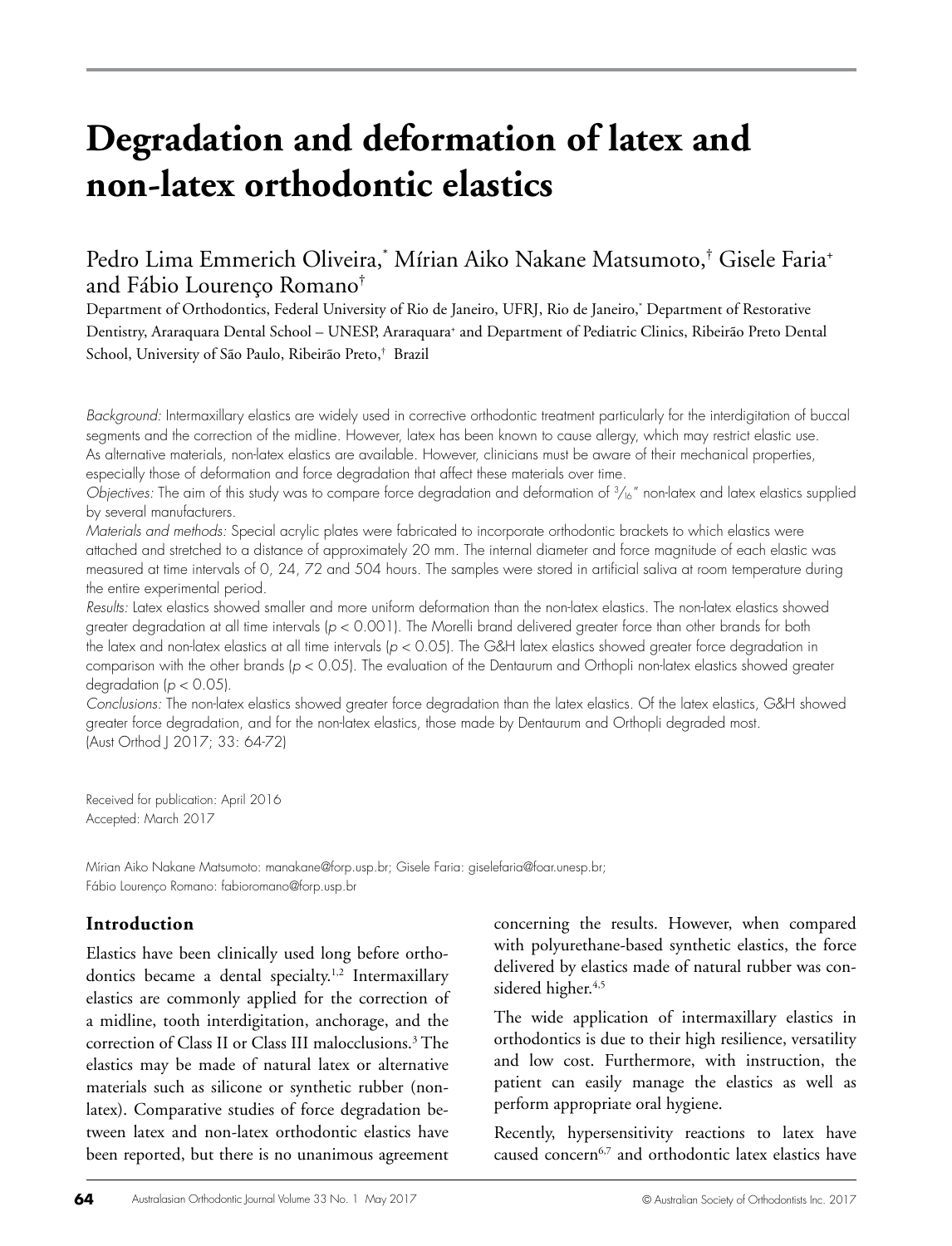been included in the materials that may trigger a patient allergic response.8 Performing appropriate anamnesis is important to check for the presence of risk factors related to a family history, spina bifida, and professional activity, among others.9 It is also worth highlighting a history of food allergy, especially the intake of certain fruits. $9,10$  Due to a preoccupation related to the biocompatibility of dental materials, the demand for non-latex products has increased.

Research of latex and non-latex elastics has been conducted<sup>11,12-16</sup> to compare the composition and force degradation between the various brands. It has been demonstrated that non-latex elastics showed greater force loss over time compared with latex elastics, $13,16$ but further research directed at the testing of different commercial brands is required.<sup>14</sup>

The aim of the present study was to compare force degradation and deformation of  $\frac{3}{6}$ " latex and nonlatex elastics manufactured by Dentaurum, Orthopli, Morelli and G&H.

#### **Materials and methods**

The samples of the study comprised  $\frac{3}{6}$ " medium force orthodontic non-latex and latex elastics provided by Dentaurum (Insprigen, BW, Germany), Orthopli (PA, USA), Morelli (SP, Brazil) and G&H (IN, USA). Eighty-eight test specimens were prepared and divided into two groups (latex and non-latex elastics) and four subgroups (commercial brands). Before experimentation, the elastics were sealed in commercial packaging and stored in an environment protected from light and humidity.

Special acrylic plates that contained embedded orthodontic brackets were fabricated. The elastics were attached to the brackets over their tie-wings and stretched to a distance of approximately 20 mm.

The distance was chosen as similar to the stretch required in the application of Class II or III intermaxillary elastics. The elastics were kept stretched during the entire experimental period and were removed only to perform measurements. The internal diameter of each elastic was measured using a precision caliper (Digimess, SP, Brazil) and the force magnitude was measured by a tensiometer (Zeusan, SP, Brazil) at time intervals of 0, 24, 72 and 504 hours. The total time of the test was based on the usual time interval between each patient consultation of approximately every three weeks. Gram-force was measured because it is customarily used in orthodontics. The samples were stored in plastic receptacles containing artificial saliva produced by the Biochemical Laboratory of the School of Pharmaceutical Sciences of Ribeirão Preto, USP. The samples were stored at room temperature during the entire evaluation period.

#### *Statistical analysis*

The data were analysed using the GraphPad Prism 5 statistical software (GraphPad Software Inc., CA, USA). The means and standard deviation were calculated for each elastic and time interval. Comparisons of the diameter and force between the latex and non-latex elastics at the different experimental time intervals were performed by the twoway repeated-measures analysis of variance (ANOVA) and a Bonferroni's post-test. The level of significance adopted was 5%.

#### **Results**

Figure 1 and Table I show that for the Dentaurum, Morelli and G&H brands, the non-latex elastics delivered

Table I. Mean and standard deviation of the remaining force of the elastic latex and non-latex in evaluated periods.

| <b>Brand</b> | Material  | Time (hours)  |               |               |               |
|--------------|-----------|---------------|---------------|---------------|---------------|
|              |           |               | 24            | 72            | 504           |
| Dentaurum    | Latex     | 146,0 (6,99)  | 131,0 (6,99)  | 124,5 (5,50)  | 120,5(5,50)   |
|              | Non-latex | 175,0 (8,49)  | 125,0(4,71)   | 111,0(3,16)   | 93,5 (4,74)   |
| G&H          | Latex     | 126,8 (4,04)  | 101, 4(4, 52) | 98,18 (4,04)  | 95,0 (3,87)   |
|              | Non-latex | 138,2 (6,03)  | 107,7(4,10)   | 99,55 (4,15)  | 85,91 (3,75)  |
| Morelli      | Latex     | 210,9 (10,44) | 183,2 (7,83)  | 180,9 (6,25)  | 174, 1 (7,00) |
|              | Non-latex | 262,7 (9,04)  | 206,8 (6,03)  | 199, 1 (5,39) | 169, 1(3, 01) |
| Orthopli     | Latex     | 134,5 (10,91) | 119,5 (8,64)  | 115,5(6,85)   | 112,0(5,37)   |
|              | Non-latex | 127, 2(5, 14) | 94,5(4,15)    | 83, 1 (3, 37) | 65,4(4,15)    |
|              |           |               |               |               |               |

\* Values in gf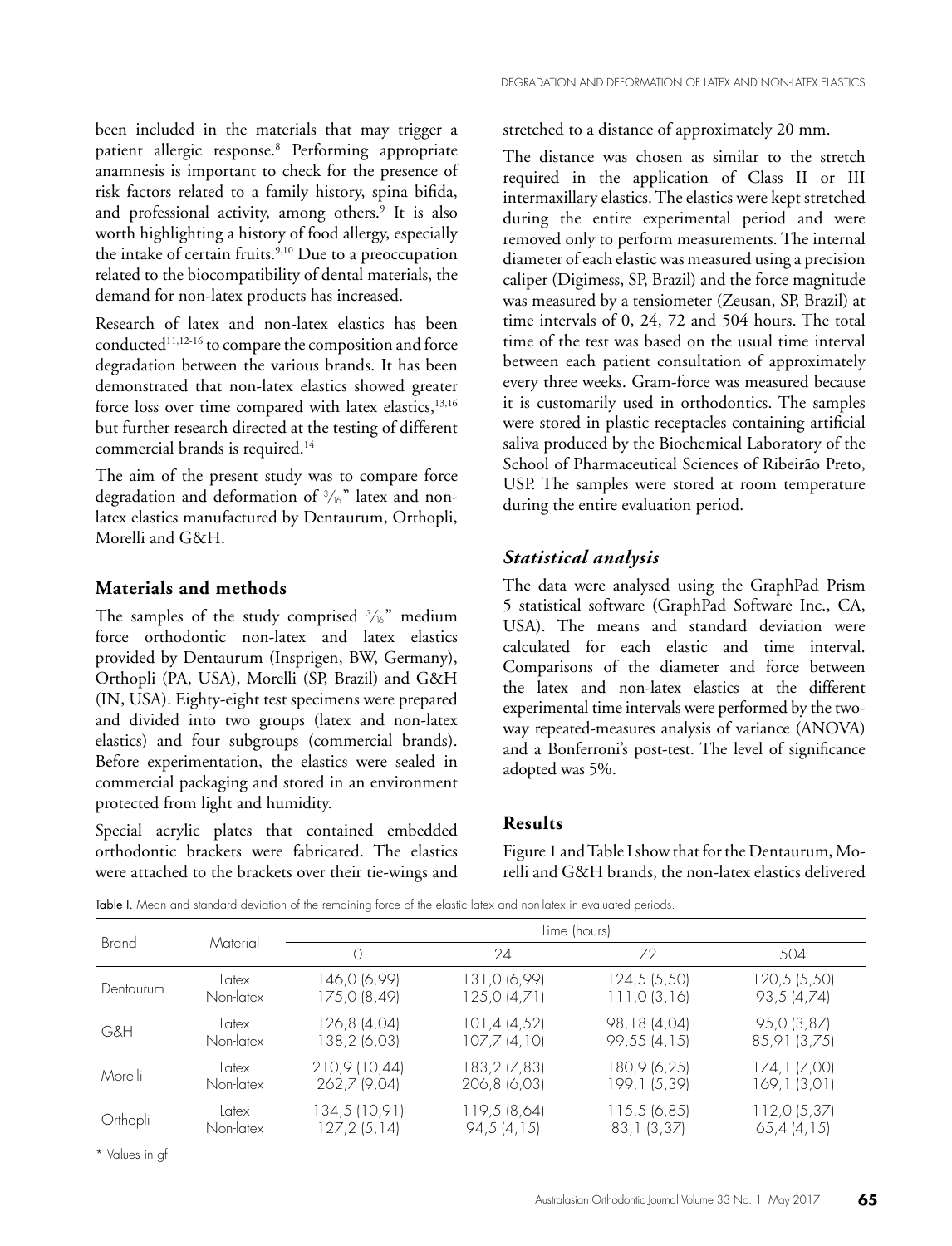

Figure 1. Comparison between the means of forces of the elastic latex and non-latex: Dentaurum, Orthopli, Morelli and G&H, in all experimental periods. \*\*\* *p* < 0.001; ns = not significant.



Figure 2. Comparison between the means of force degradation (%) of the elastic latex and non-latex: Dentaurum, Orthopli, Morelli and G&H, in all experimental periods.  $*** p < 0.001$ ; ns = not significant.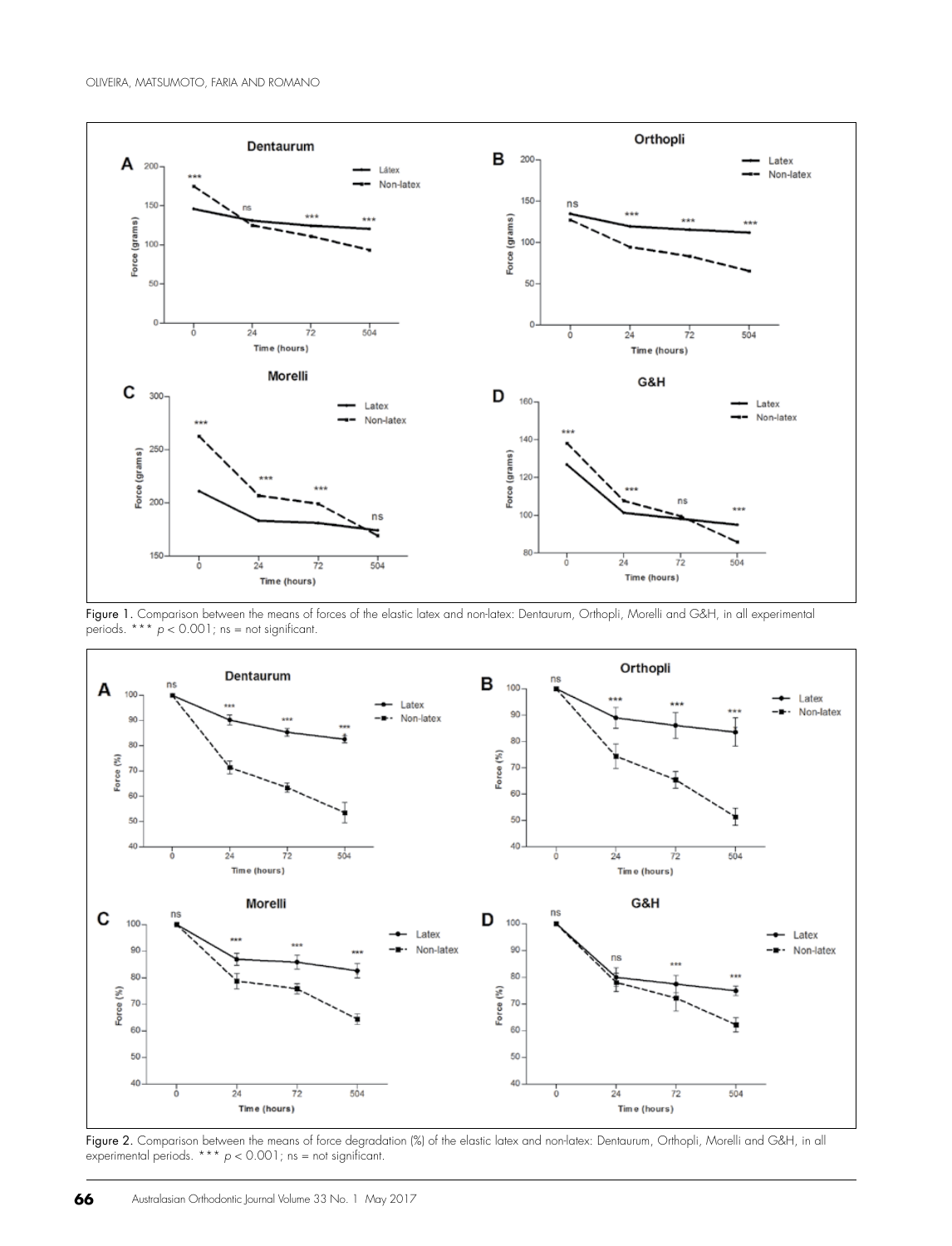

Figure 3. Comparison of the force of the latex (A) and the non-latex (B) elastics: Dentaurum, Orthopli, Morelli and G&H, in all experimental periods. *p* < 0.05.



Figure 4. Comparison of the force degradation (%) of the latex (A) and the non-latex (B) elastics: Dentaurum, Orthopli, Morelli and G&H, in all experimental periods. *p* < 0.05.

greater initial force than the latex elastics  $(p < 0.001)$ . After 24 hours, the Morelli and G&H non-latex elastics delivered greater force than the latex elastics, but the reverse was found for the Orthopli elastics ( $p <$ 0.001). The Dentaurum and Orthopli latex elastics showed higher values than the non-latex elastics after 72 hours and 504 hours ( $p < 0.001$ ), while the G&H latex elastics showed higher values only after 504 hours (*p* < 0.001). The Morelli latex elastics delivered lower force values at all experimental time intervals (*p* < 0.001), except after 504 hours when a statistically significant difference was found (*p* < 0.001).

The force degradation of non-latex elastics was statistically and significantly higher at all time intervals  $(p < 0.001)$ , except for the G&H elastics after 24 hours ( $p < 0.05$ ). Both the latex and non-latex elastics showed greater force degradation at time intervals of 24 and 504 hours and less variation at time intervals of 24 and 72 hours (Figure 2, Table II).

The Morelli latex elastics delivered greater force, ahead of Dentaurum, Orthopli and G&H elastics. The Morelli non-latex elastics delivered greater force, followed by Dentaurum, G&H and Orthopli elastics (Figure 3, *p* < 0.05).

Presented in Figure 4, no difference in force degradation was found for Dentaurum, Morelli and Orthopli latex elastics ( $p < 0.05$ ). The G&H elastics showed greater force degradation in comparison with the other brands (*p* < 0.05). The Morelli and G&H non-latex elastics did not show any inter-brand difference (*p* < 0.05) and their force degradation was lower than the Dentaurum and Orthopli elastics (*p* < 0.05) without any inter-brand difference.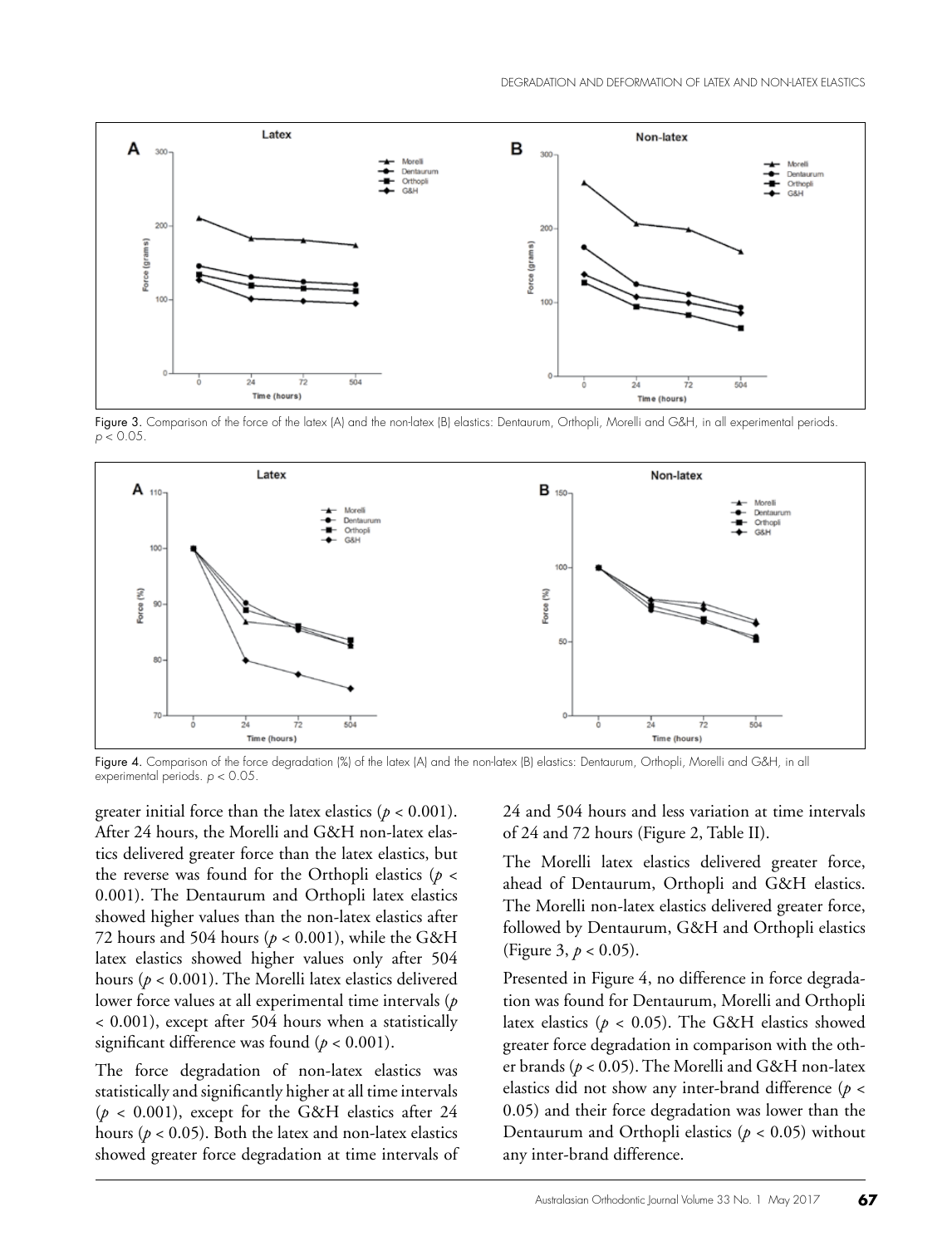Tables III and IV show the mean and standard deviation of the internal elastic diameters. It was found that, at commencement, there was no statistically significant difference ( $p < 0.001$ ) between the diameter of latex and non-latex elastics for any of the brands tested (Figure 5). At all other experimental time intervals, the non-latex elastics showed higher deformation values ( $p < 0.001$ ). This behaviour was also found with

regard to the percentage of internal diameter (Figure 6) and only the G&H elastic group showed a statistically significant difference after 24 hours ( $p < 0.001$ ).

As shown in Figure 7A, no difference in diameter was found for the Dentaurum and G&H latex elastics at the different experimental time intervals ( $p < 0.05$ ). The Morelli elastics showed greater internal diameter than the Dentaurum and Orthopli elastics  $(p < 0.05)$ .

| Table II. Mean and standard deviation of the remainig force percentage of the elastic latex and non-latex in evaluated periods. |  |  |  |
|---------------------------------------------------------------------------------------------------------------------------------|--|--|--|
|---------------------------------------------------------------------------------------------------------------------------------|--|--|--|

| <b>Brand</b> | Material  | Time (hours) |             |              |             |
|--------------|-----------|--------------|-------------|--------------|-------------|
|              |           |              | 24          | 72           | 504         |
| Dentaurum    | Latex     | 100,0 (0,00) | 90,2(6,32)  | 85,4 (4,81)  | 82,6 (4,41) |
|              | Non-latex | 100,0 (0,00) | 71,4 (3,50) | 63,4(1,85)   | 53,5(4,10)  |
| G&H          | Latex     | 100,0 (0,00) | 79,9 (3,51) | 77,4 (3,27)  | 74,9 (1,81) |
|              | Non-latex | 100,0 (0,00) | 78,0 (3,39) | 72,1 (4,90)  | 62,2(2,66)  |
| Morelli      | Latex     | 100,0 (0,00) | 86,9 (2,24) | 85,8 (2,56)  | 82,6 (2,71) |
|              | Non-latex | 100,0 (0,00) | 78,7 (2,90) | 75,8 (1,97)  | 64,4(2,01)  |
| Orthopli     | Latex     | 100,0 (0,00) | 88,9 (3,92) | 86, 1 (4,89) | 83,5 (5,37) |
|              | Non-latex | 100,0 (0,00) | 74,4 (4,64) | 65,4(3,17)   | 51,4 (3,19) |

\* Values in %

Table III. Mean and standard deviation of the internal diameter of the elastic latex and non-latex in evaluated periods.

| Brand     | Material  | Time (hours) |                   |               |                 |
|-----------|-----------|--------------|-------------------|---------------|-----------------|
|           |           |              | 24                | 72            | 504             |
| Dentaurum | Latex     | 4,75 (0,09)  | $5,01$ (0,10)     | $5,22$ (0,10) | 5,37(0,11)      |
|           | Non-latex | 4,79 (0,06)  | 5,96 (0,07)       | $6,46$ (0,14) | 8,43(0,45)      |
| G&H       | Latex     | 4,79 (0,07)  | 5,10(0,08)        | $5,25$ (0,12) | $5,48$ (0,13)   |
|           | Non-latex | 4,78 (0,05)  | 5,45(0,11)        | $5,86$ (0,12) | 6,80(0,29)      |
| Morelli   | Latex     | 4,89 (0,09)  | 5,20(0,12)        | 5,35(0,13)    | 5,60 (0,10)     |
|           | Non-latex | 4,78 (0,05)  | 5,71(0,12)        | 5,94 (0,22)   | $6,93$ $(0,27)$ |
| Orthopli  | Latex     | 4,72 (0,07)  | $(4,88)$ $(0,10)$ | $5,07$ (0,13) | $5,27$ (0,10)   |
|           | Non-latex | 4,77 (0,06)  | 5,94 (0,12)       | $6,40$ (0,16) | 8,36 (0,36)     |

\* Values in mm

Table IV. Mean and standard deviation of the internal diameter percentage of the elastic latex and non-latex in evaluated periods.

| <b>Brand</b>           | Material  | Time (hours) |               |              |              |
|------------------------|-----------|--------------|---------------|--------------|--------------|
|                        |           |              | 24            | 72           | 504          |
| Dentaurum              | Latex     | 100,0 (0,00) | 105,4(1,44)   | 110,0(2,21)  | 112,9(2,15)  |
|                        | Non-latex | 100,0 (0,00) | 124,3 (2,02)  | 134,8 (3,59) | 175,7 (8,58) |
| G&H                    | Latex     | 100,0 (0,00) | 106,4(1,11)   | 109,7 (2,27) | 114,5(3,11)  |
|                        | Non-latex | 100,0 (0,00) | 114,1 (2,68)  | 122,2 (3,22) | 141,2 (5,15) |
| Morelli                | Latex     | 100,0 (0,00) | 106,2 (1,91)  | 109,6 (2,48) | 114,4(1,77)  |
|                        | Non-latex | 100,0 (0,00) | 120,0 (3,04)  | 125,0 (3,98) | 144,2 (5,04) |
| Orthopli               | Latex     | 100,0 (0,00) | 103, 2(1, 57) | 107,5 (2,05) | 112,0 (1,33) |
|                        | Non-latex | 100,0 (0,00) | 124,3 (2,90)  | 133,9 (4,58) | 175,0(8,15)  |
| $+1$<br>$\cdot$ $\sim$ |           |              |               |              |              |

Values in %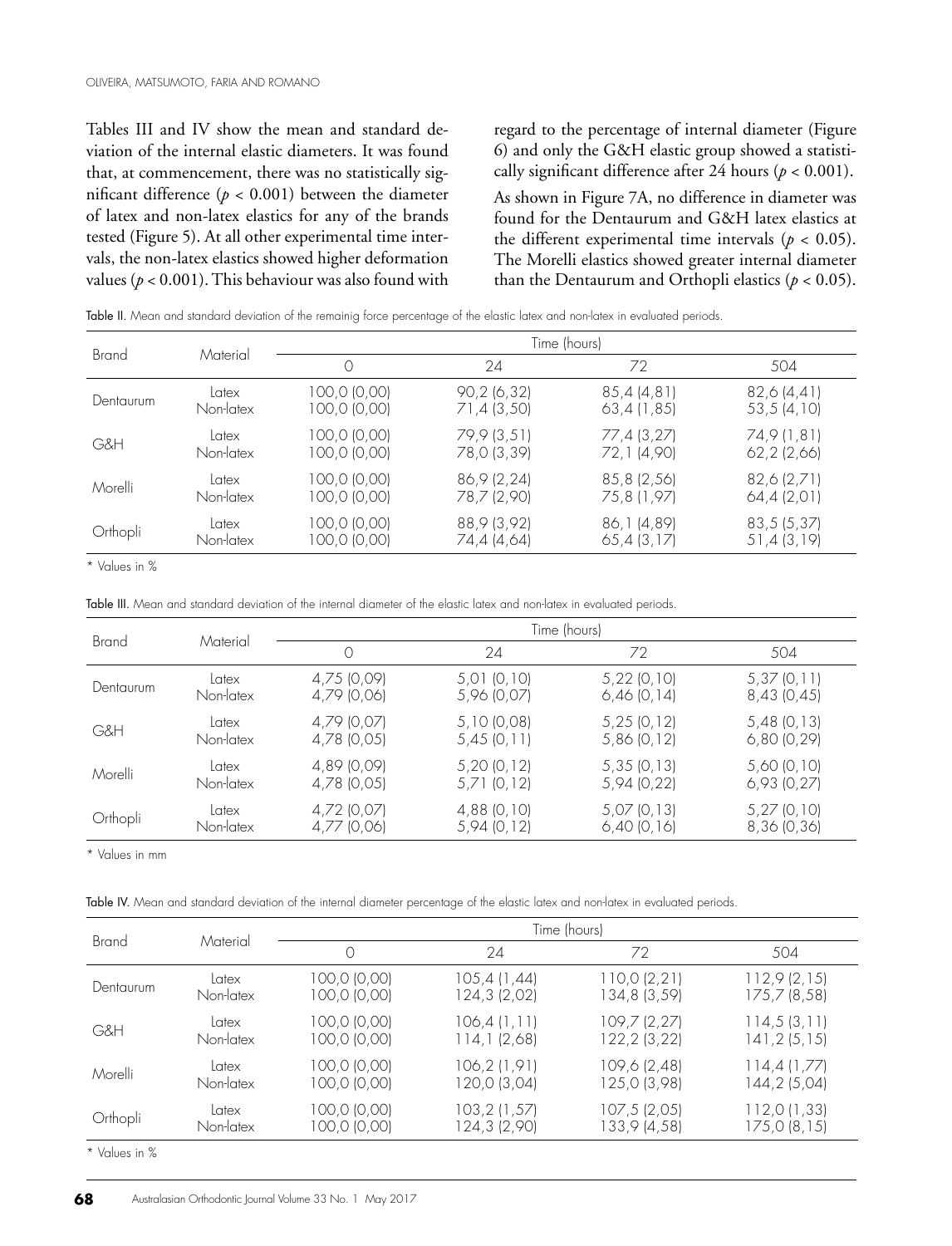

Figure 5. Comparison between the means of internal diameter of the elastic latex and non-latex: Dentaurum, Orthopli, Morelli and G&H, in all experimental periods. \*\*\* *p* < 0.001; ns = not significant.



Figure 6. Comparison between the means of internal diameter deformation (%) of the elastic latex and non-latex: Dentaurum, Orthopli, Morelli and G&H, in all experimental periods.  $*** p < 0.001$ ; ns = not significant.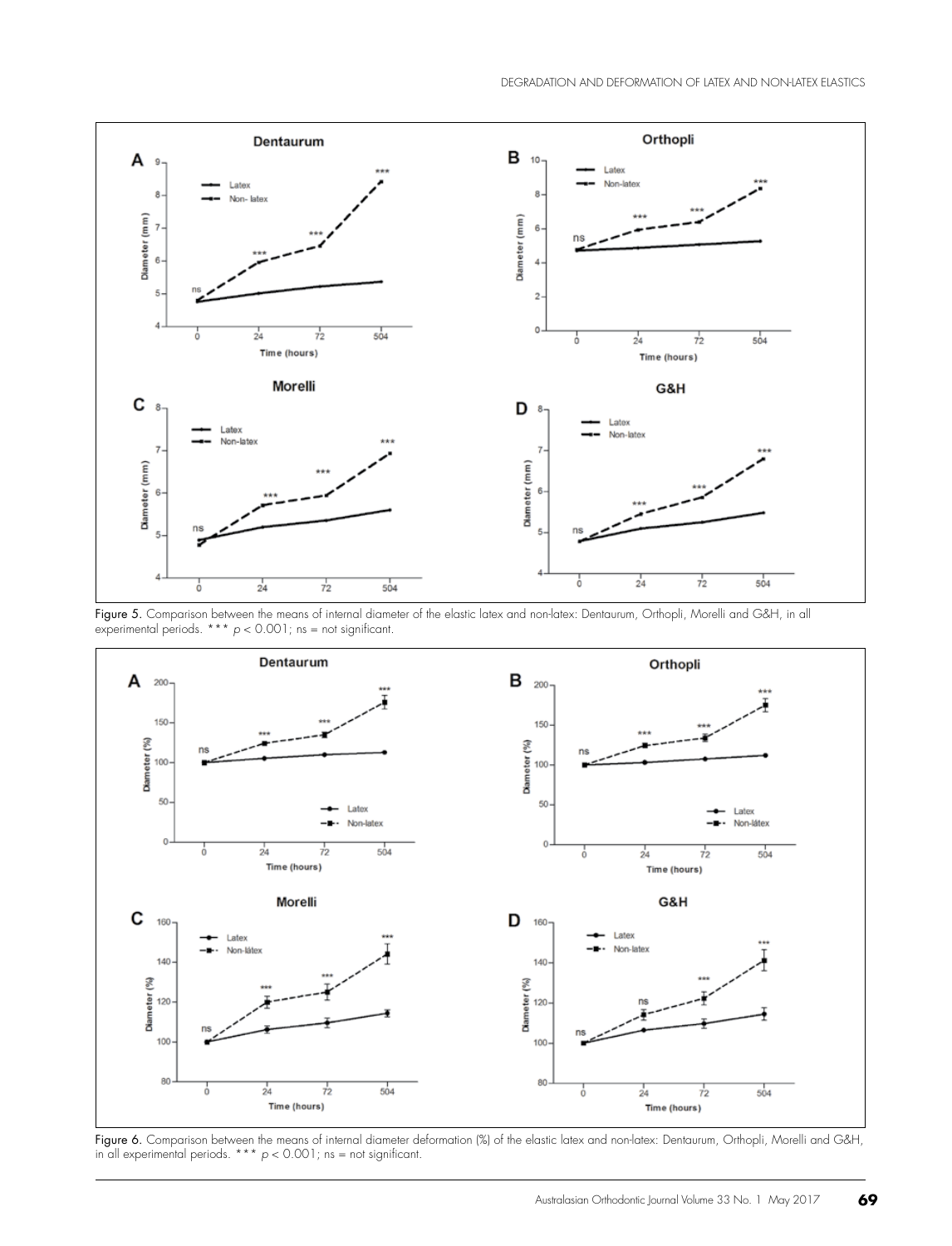The Morelli and G&H elastics revealed no differences  $(p < 0.05)$ , except after 504 hours, at which time the diameter of the Morelli elastics was greater (*p* < 0.05). The diameter of the G&H elastics was greater than the Orthopli elastics ( $p < 0.05$ ), except at the starting time interval ( $p < 0.05$ ).

The Dentaurum and Orthopli non-latex elastics (Figure 7B) did not exhibit any inter-brand difference  $(p < 0.05)$  and showed greater diameter than the Morelli and G&H elastics ( $p < 0.05$ ), except at the starting time interval ( $p < 0.05$ ). The Morelli and G&H elastics did not show any inter-brand differences  $(p < 0.05)$ , except after 24 hours, at which time the Morelli elastics showed a greater diameter ( $p < 0.05$ ).

As presented in Figure 8, no difference in the percentage increase in diameter between the latex Dentaurum,

Morelli and G&H elastics was found (*p* < 0.05) and a higher percentage increase in diameter was shown compared with the Orthopli elastics ( $p < 0.05$ ), except at the starting time interval ( $p < 0.05$ ). At the 504 hour time interval the percentage in diameter of the Orthopli elastic was similar to the Dentaurum elastics  $(p < 0.05)$ .

No difference in the percentage increase in diameter of the Dentaurum and Orthopli non-latex elastics was found  $(p < 0.05)$  and a higher percentage of diameter increase was shown compared with the Morelli and G&H brands ( $p < 0.05$ ) at the 504 hour time interval. The Dentaurum and Orthopli elastics showed a higher percentage of diameter increase than the G&H elastics at the 24 hour time interval ( $p < 0.05$ ). No difference was found between the Morelli and G&H elastics ( $p < 0.05$ ) at the same time interval.



Figure 7. Comparison of the internal diameter of the latex (A) and the non-latex (B) elastics: Dentaurum, Orthopli, Morelli and G&H, in all experimental periods. *p* <0.05.



Figure 8. Comparison of the internal diameter deformation (%) of the latex (A) and the non-latex (B) elastics: Dentaurum, Orthopli, Morelli and G&H, in all experimental periods. *p* < 0.05.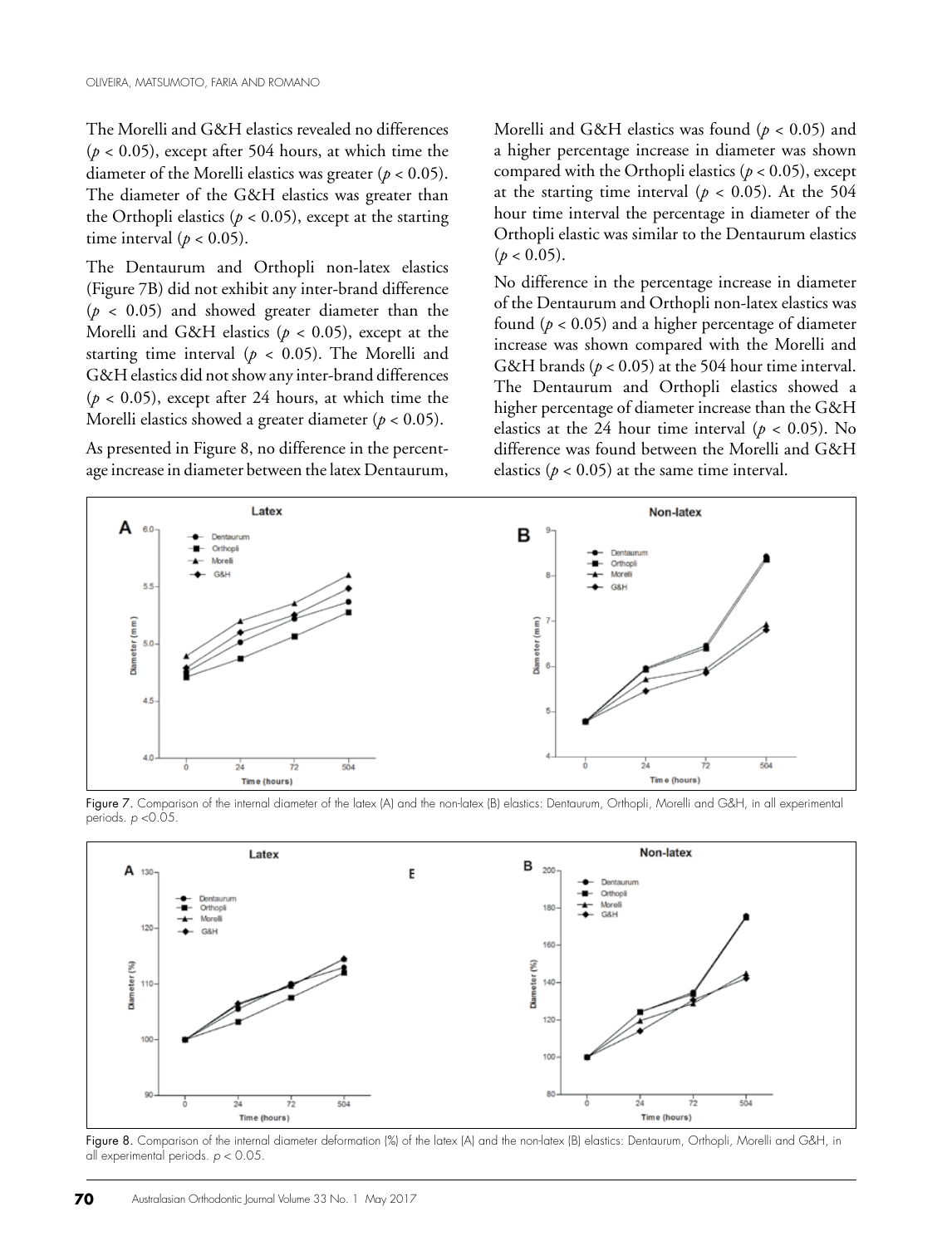## **Discussion**

It is known that light and continuous forces are needed to promote orthodontic tooth movement. When applying mechanics using intermaxillary elastics, it is important to use a tensiometer to obtain an exact reading of the applied forces. However, it is a clinical challenge to determine the loss of the initial force over time. Studies investigated the in vitro mechanical behaviour of elastic material using static<sup>16-20</sup> and dynamic<sup>12,13,15</sup> experimental models. The latter model stretched the elastics in cyclical movements in order to simulate a patient's jaw movements during oral function. Cyclic tests showed greater force loss than static tests, but the rate of force degradation was similar by either method.<sup>13</sup> The tests performed in the present study were conducted in artificial saliva in order to methodologically replicate studies that used dry and aqueous conditions.<sup>11,16-19</sup> In previous investigations, it was determined that elastic force loss was less in dry conditions.<sup>16,17</sup>

In the present study, it was determined that the mean reduction in elastic force was significant after the first 24 hours, irrespective of the composition of the elastic and commercial brand. Previous studies have further divided the 24 hour period, and indicated a greater degradation after the first three to five hours,<sup>20</sup> three hours,<sup>19</sup> one hour<sup>18</sup> and one-half hour,<sup>15,17</sup> respectively.

Intermaxillary forces delivered by elastics made of latex have been applied since Baker anchorage in 1862,<sup>2</sup> and previous research has studied the physical properties of this material.<sup>17-22</sup> The study of Kanchana et al.18 found a force degradation pattern for latex elastics of 29.9% after one hour, 32.3% after 24 hours and 36.2% after 72 hours. In the present study, the latex elastics exhibiting the greatest degradation were the G&H brand, which reduced by 20% after 24 hours and 22.5% after 72 hours. Wong<sup>21</sup> found an initial force loss of 17% for the  $\frac{3}{16}$ " latex elastics after 504 hours. For this same material and time interval, the present study found a force loss of 17.3% for Dentaurum, 25.1% for G&H, 17.3% for Morelli, and 16.4% for Orthopli elastics.

Additional studies $11-16$  have revealed the mechanical behaviour of non-latex elastics. Kersey et al.<sup>13</sup> conducted a study using ¼" elastics produced by American Orthodontics and found force degradation of 46.7% after 24 hours using the cyclic model and 31.2% using the static model for non-latex elastics,

and 25.4% in the cyclic model and 17.2% in the static model for latex elastics. In the present study, the results were similar to those obtained in the static model of the previous study, with a mean minimum value of 21.1% after 24 hours for the G&H latex elastics and 28.6% for the Dentaurum non-latex elastics.

Force degradation between latex and non-latex orthodontic elastics differed according to the brand. In a comparative study, Kersey et al.13 found the degradation force of American Orthodontics latex elastics was higher than American Orthodontics non-latex elastics. In a study of other brands, Russel et al.<sup>14</sup> found that the degradation force of GAC latex elastics was higher than for GAC non-latex elastics, Masel nonlatex elastic force was higher than for Masel latex elastics and Masel non-latex elastic force was higher than for GAC non-latex elastics. In the present study, greater remaining force was found in the latex elastics for all brands (Figure 2). In the evaluation between the brands (Figure 4), greater degradation was found in the G&H elastics (latex) and Dentaurum and Orthopli elastics (non-latex). It must be noted that force degradation is unequal when different brands are compared.

Neither of the reviewed studies analysed the deformation of the internal diameter as a methodological criterion. Barrie and  $Spence<sup>22</sup>$  assessed the changes in length of elastics under a constant load and found variable results. It has, however, been established that the greater the increase in size of the elastic lumen, the more the force decreases.<sup>23</sup> In the present study, it was found that non-latex elastics deformed more than latex elastics at all the time intervals for all brands (Figure 5).

An in vitro study is unable to accurately represent clinical reality as there is less force degradation compared with in vivo studies.17 It was clinically reported that the  $\frac{1}{s}$ " latex diameter maintained a higher force than non-latex elastics; however, the 1/4" and 5 /16" diameter elastics delivered equivalent forces after 24 hours for both types of material.<sup>24</sup> The results of the present study may offer guidance to clinicians when selecting elastics and provide an understanding of the composition and mechanical behaviour of brands. The methodology adopted likely minimised the force degradation due to the static nature of the study, which was conducted at room temperature. However, the proposed objectives were met.